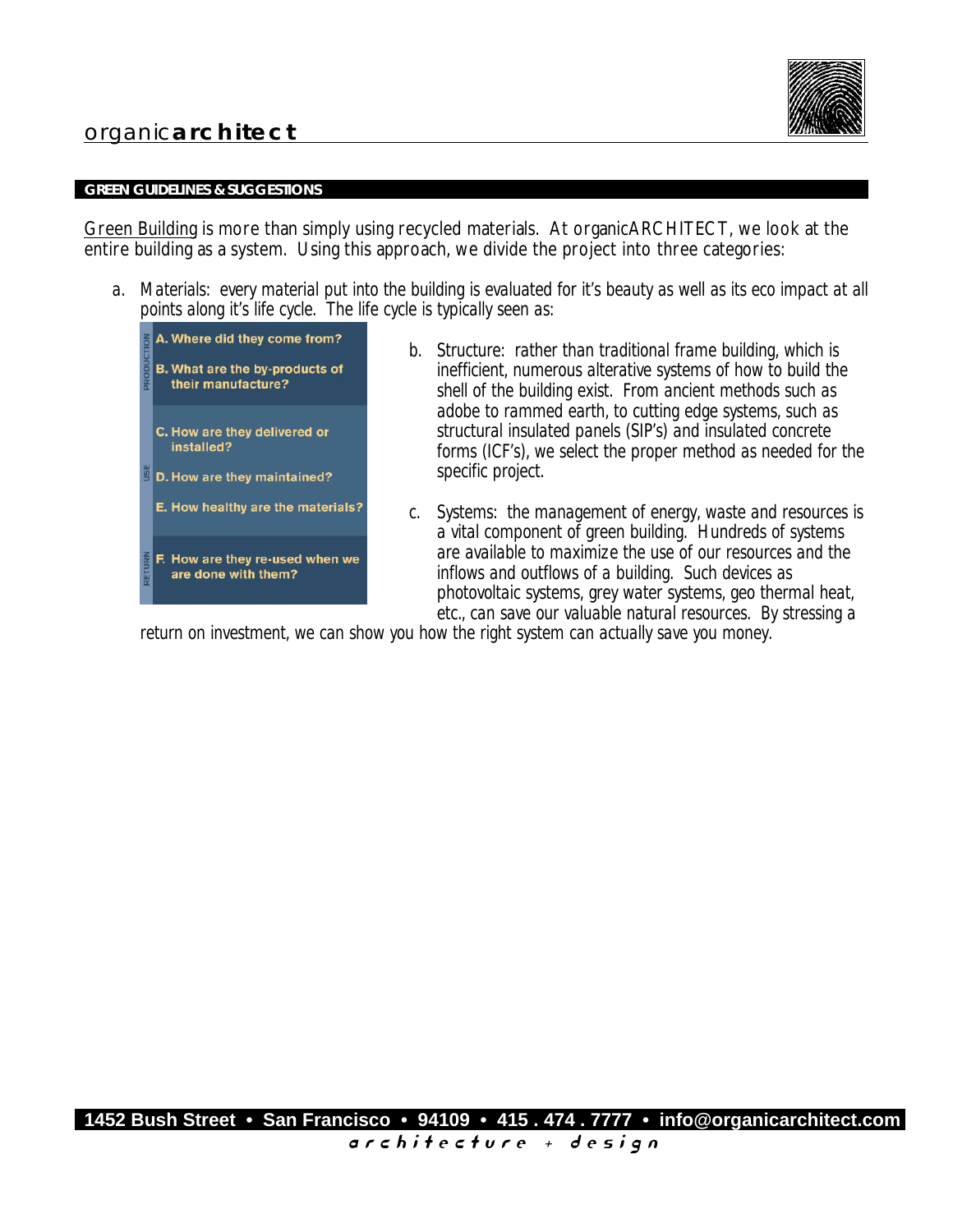# organic**architect**

## **GREEN GUIDELINES & SUGGESTIONS**

Numerous design factors and alternative materials are available to incorporate into our business that contribute to more sustainable construction for the long term good of our planet and future generations who will inhabit it. The following are some of the guidelines and alternatives we are using at organicARCHITECT to further our goal to create more energy and resource efficient, healthy homes and commercial buildings.

In comparing relative measures it's useful to consider the environmental issues affected by each measure and the scale of impact.

|                           | <b>Related Environmental Categories</b> |                   |                           |                                 |              |                    | Scale of Impact |                       |  |
|---------------------------|-----------------------------------------|-------------------|---------------------------|---------------------------------|--------------|--------------------|-----------------|-----------------------|--|
|                           | Air<br>Quality                          | Water<br>Quality  | Land<br>& Soil<br>Quality | Virgin<br>Resource<br>Depletion | Biodiversity | Occupant<br>Health |                 | Global Regional Local |  |
| Save Energy               |                                         |                   |                           |                                 |              |                    |                 |                       |  |
| Recycle Buildings         |                                         |                   |                           |                                 |              |                    |                 |                       |  |
| Create Community          |                                         |                   |                           |                                 |              |                    |                 |                       |  |
| Reduce Material Use       |                                         |                   |                           |                                 |              |                    |                 |                       |  |
| Protect/Enhance Site      |                                         |                   |                           |                                 |              |                    |                 |                       |  |
| Select Benign Materials   |                                         |                   |                           |                                 |              |                    |                 |                       |  |
| Maximize Longevity        |                                         |                   |                           |                                 |              |                    |                 |                       |  |
| Save Water                |                                         |                   |                           |                                 |              |                    |                 |                       |  |
| Make the Building Healthy |                                         |                   |                           |                                 |              |                    |                 |                       |  |
| Minimize C&D Waste        |                                         |                   |                           |                                 |              |                    |                 |                       |  |
| Green Your Business       |                                         |                   |                           |                                 |              |                    |                 |                       |  |
|                           |                                         |                   |                           |                                 |              |                    |                 |                       |  |
|                           |                                         | High Relevance    |                           |                                 |              |                    |                 |                       |  |
|                           |                                         | Some Relevance    |                           |                                 |              |                    |                 |                       |  |
|                           |                                         | Minimal Relevance |                           |                                 |              |                    |                 |                       |  |

#### A. Resource Efficiency:

- 1. Avoid the use of products from endangered or threatened tree species, substituting, where possible,
	- a) Certified, sustainable-yield lumber
	- b) Cement fiber shakes and siding
	- c) Plastic lumber, such as Trex decking
	- d) Recycled lumber
- 2. Substitute Flyash for cement (up to 50%) in concrete to reuse waste products and reduce pollution
- 3. Durability Avoid products with short term lifespans (unless they are made from low-impact, renewable materials and are recyclable)
- 4. Recycle and reuse materials where practical
- 5. Recycle aluminum windows and door frames
- 6. Recycling containers on all jobsites
- B. Energy Efficiency:
	- 1. Passive solar with thermal mass uses natural heating and reduces use of energy and pollution
	- 2. Daylighting: Use of skylights and solartubes
	- 3. Radiant heat in floors not only saves energy but is more comfortable and healthier
	- 4. Energy-efficient appliances save energy
	- 5. Compact flourescent lamps on front exterior lights and interior where lighting is used more than 45 minutes per day.
	- 6. Natural ventilation reduces need for mechanical cooling. Use operable windows to optimize air flow.
	- 7. High-efficiency fireplaces cut heating bills and pollution

**1452 Bush Street • San Francisco • 94109 • 415 . 474 . 7777 • info@organicarchitect.com**

a r c h i t e c t u r e + d e s i g n